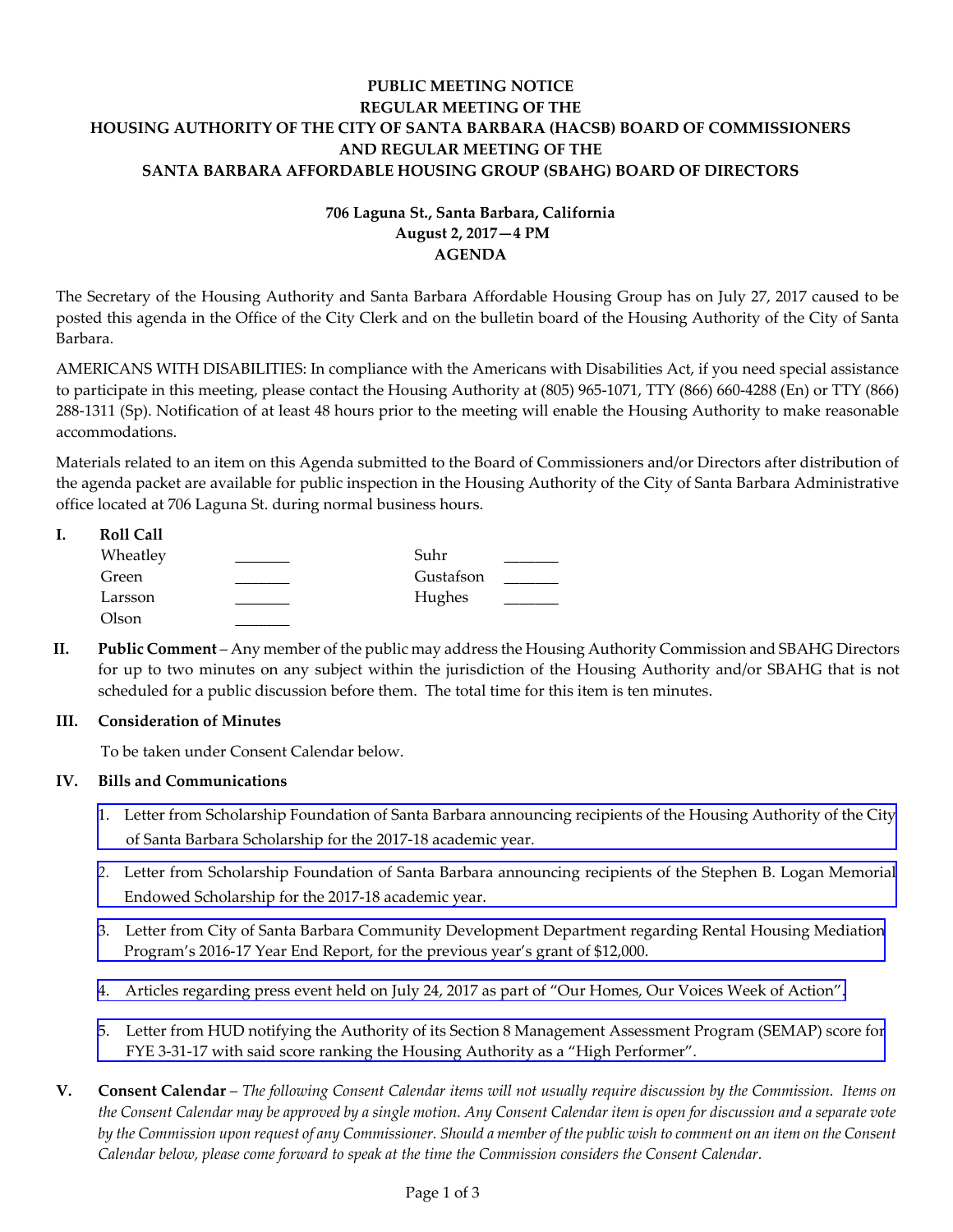### **1. Subject: Consideration of Minutes**

[Recommendation:](http://hacsb.org/download/meetings_2017/items/08_august/item_V_I_2017_08_02.pdf) That the HACSB Commission and SBAHG Board approve the Minutes of their June 7, 2017 Regular Meeting.

#### **2. Subject: Expenditures May 2017**

[Recommendation:](http://hacsb.org/download/meetings_2017/items/08_august/item_V_II_2017_08_02.pdf) That the Commission approve costs incurred and payments made for the month of May, 2017.

## **3. Subject: Expenditures June 2017**

[Recommendation:](http://hacsb.org/download/meetings_2017/items/08_august/item_V_III_2017_08_02.pdf) That the Commission approve costs incurred and payments made for the month of June, 2017.

### **VI. Report of Executive Director**

## **1. Subject: LIHTC Applications Update**

Recommendation: That the Commission receive an oral report on the Low Income Housing Tax Credit applications submitted on behalf of The Gardens on Hope and Johnson Court. No action necessary. Provided for information only.

### **2. Subject: Update on Program Waitlists**

[Recommendation:](http://hacsb.org/download/meetings_2017/items/08_august/item_VI_II_2017_08_02.pdf) That the Commission receive a report on program waitlists due to a recent purge. No action necessary. Provided for information only.

### **3. Subject: Report on the Authority's Photovoltaic Systems**

[Recommendation:](http://hacsb.org/download/meetings_2017/items/08_august/item_VI_III_2017_08_02.pdf) That the Commission receive a report on the Housing Authority's cost/benefit experience with photovoltaic systems installed at some of our properties. No action necessary. Provided for information only.

## 4. Subject: Ratification of Contract with Spherion Staffing, LLC for the Administration of the Housing **Authority's Training Program for the Period of August 1, 2017 to July 31, 2019**

[Recommendation:](http://hacsb.org/download/meetings_2017/items/08_august/item_VI_IV_2017_08_02.pdf) That the Commission ratify the two‐year contract with Spherion Staffing, LLC in an amount not to exceed \$325,464 for administration of the Authority's Training Program.

#### **5. Subject: 2017 NAHRO National Conference Attendance**

[Recommendation:](http://hacsb.org/download/meetings_2017/items/08_august/item_VI_V_2017_08_02.pdf) That the Commission authorize Rob Fredericks and an additional number of Commissioners as deemed appropriate to attend the National Association of Housing and Redevelopment Officials (NAHRO) 2017 National Conference to be held in Pittsburgh, PA, October 27 through October 29, 2017.

#### **VII. Treasurer's Report** – None

## **VIII. Committee Reports** – None

#### **IX. Unfinished Business** – None

**X. New Business** 

## **1. Subject: Resolution Approving Staffing Related Revisions to the Authority's Manual of Policies and Procedures**

[Recommendation:](http://hacsb.org/download/meetings_2017/items/08_august/item_X_I_2017_08_02.pdf) That the Commission adopt a resolution approving amendments to the Authority's Manual of Policies and Procedures effective August 1, 2017 relative to: (1) adjusting the City comparables and salary ranges for the Operations and Modernization Coordinator, Leasing Representative and Leasing Agent positions; (2) creating a new Senior Housing Programs Analyst position; and (3) eliminating one Housing Programs Analyst position.